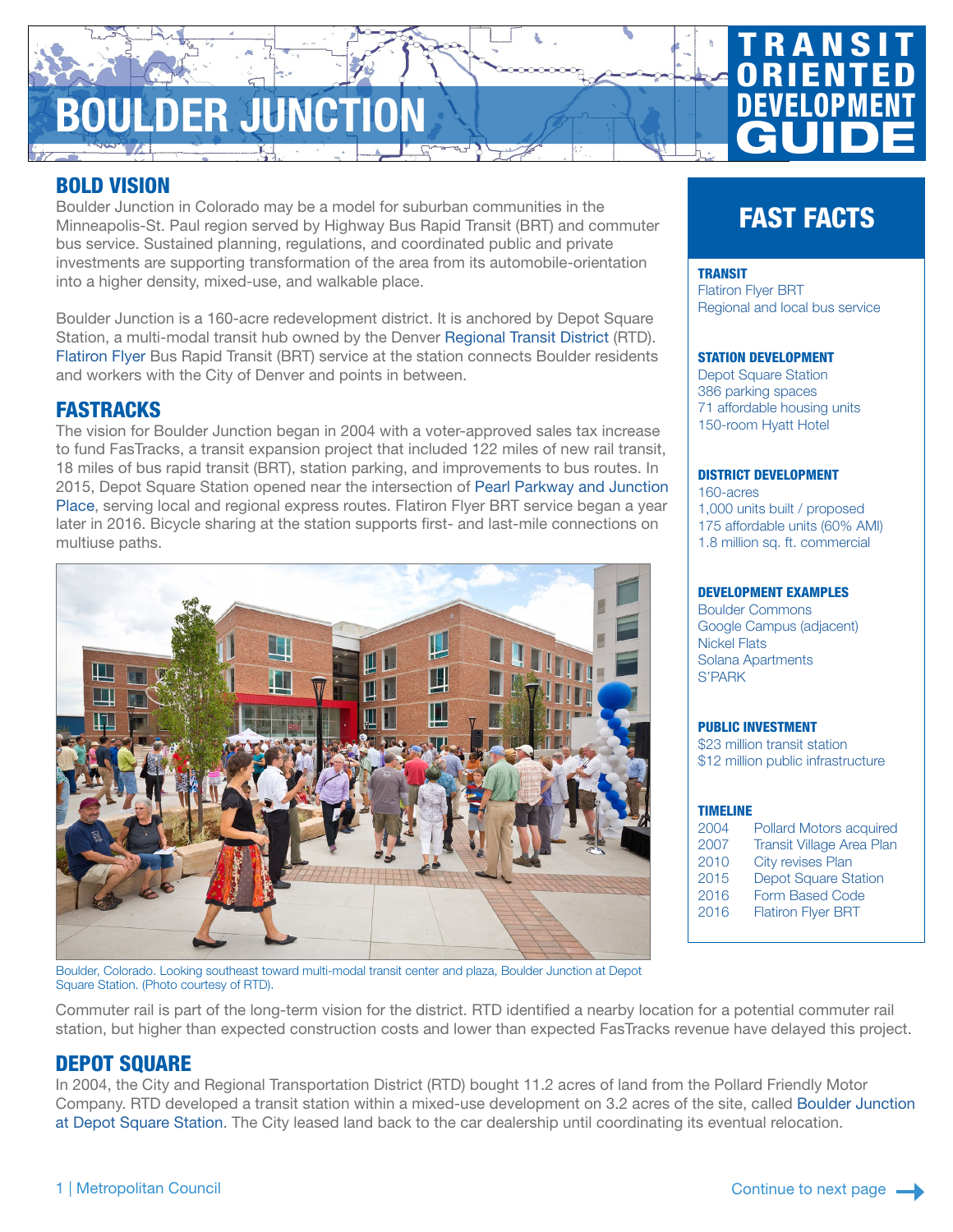The development includes a transit facility under a parking structure that is wrapped by affordable housing on three sides. Adjoining uses include a Hyatt Place hotel and a relocated historic rail depot that operates as a restaurant. A public plaza adjacent to the hotel overlooks the [Goose Creek Greenway](https://bouldercolorado.gov/water/greenways-program) and includes a relocated historic rail depot.

#### **REGULATIONS**

The City began with a vision to create a new transit-oriented district with a sense of place. After adopting the [Transit Village Area Plan](https://www-static.bouldercolorado.gov/docs/transit-village-area-plan-low-1-201305151134.pdf?_ga=2.76693973.1167373434.1534268879-43207715.1533753401) (later rebranded Boulder Junction) in 2007, the City made initial regulatory changes. After concerns over the quality of early redevelopment, and with the uncertainty and expense of the review process, the City adopted a pilot [Form Based Code](https://bouldercolorado.gov/plan-develop/form-based-code) in 2016.

### PUBLIC INFRASTRUCTURE

Major public infrastructure investments in Boulder Junction have supported implementation of the vision for the area, including the following:

- Pearl Street Multiway Boulevard: Reconstruction between 30th Street and the railroad to the east included medians to protect pedestrians and bicyclists from traffic, underground systems to support boulevard trees, and permeable pavement for on-street parking. It was funded by \$3.3 million federal Transportation Improvement Program (TIP) grant with a \$1 million match from the City.
- Junction Place: A new north / south street connects the district to Depot Square and was funded by developers. The City contributed \$800,000 in enhancements.
- Junction Place Bridge: A new bridge over Goose Creek included a multiuse-path connection to the Goose Creek Greenway below. This \$5 million project was funded from a 2011 voter-approved \$49 million Capital Improvement Bond.
- Pocket park: A developer, in conjunction with the City, will construct a public park south of Goose Creek and west of Pearl Street Multiway Boulevard.

#### TRAVEL DEMAND MANAGEMENT

The City created two overlapping improvement districts to encourage non-automobile travel options and to help manage public parking. The [Transportation Demand](https://bouldercolorado.gov/pages/boulder-junction-3)  [Management \(TDM\) District](https://bouldercolorado.gov/pages/boulder-junction-3) pays for transit passes, car sharing, and reduced-cost bike sharing programs for people who live or work in Boulder Junction. Development fees and property taxes fund the TDM district. The parking district manages on-street and off-street parking, which works in combination with zoning regulations for parking maximums.

At Depot Square Station, the district manages shared spaces in the parking facility for residents, the hotel, transit users, and RTD employees. Seventy-five of the 386 spaces are reserved for transit users, parking is free for those who live in the parking district, and paid parking is available to the public.



[Click on image for aerial view of Boulder Junction.](https://www.google.com/maps/@40.0243255,-105.2509106,504m/data=!3m1!1e3)



Boulder Junction. Looking east along Pearl Street Multiway Boulevard. (Photo courtesy City of Boulder).



Boulder Junction. Looking east along Goose Creek Greenway toward Junction Place bridge. (Photo courtesy City of Boulder).